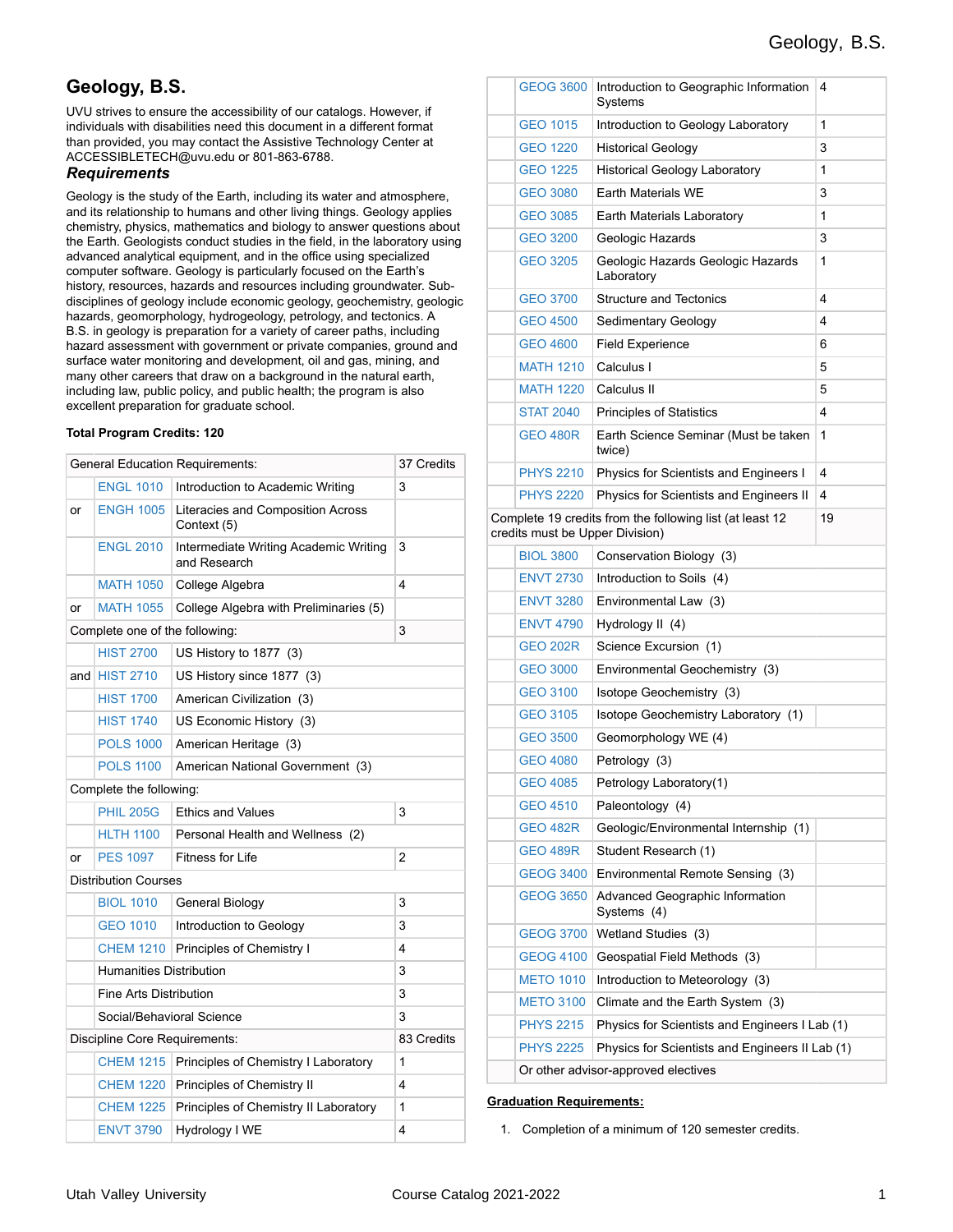# Geology, B.S.

- 2. Overall grade point average of 2.0 (C) or above.
- 3. Grade of C- or better in every ENVT, GEO, GEOG, and METO course.
- 4. Residency hours--minimum of 30 credit hours through course attendance at UVU, with at least 10 hours earned in the last 45 hours.
- 5. Completion of GE and specified departmental requirements.
- 6. Successful completion of at least one Global/Intercultural course.